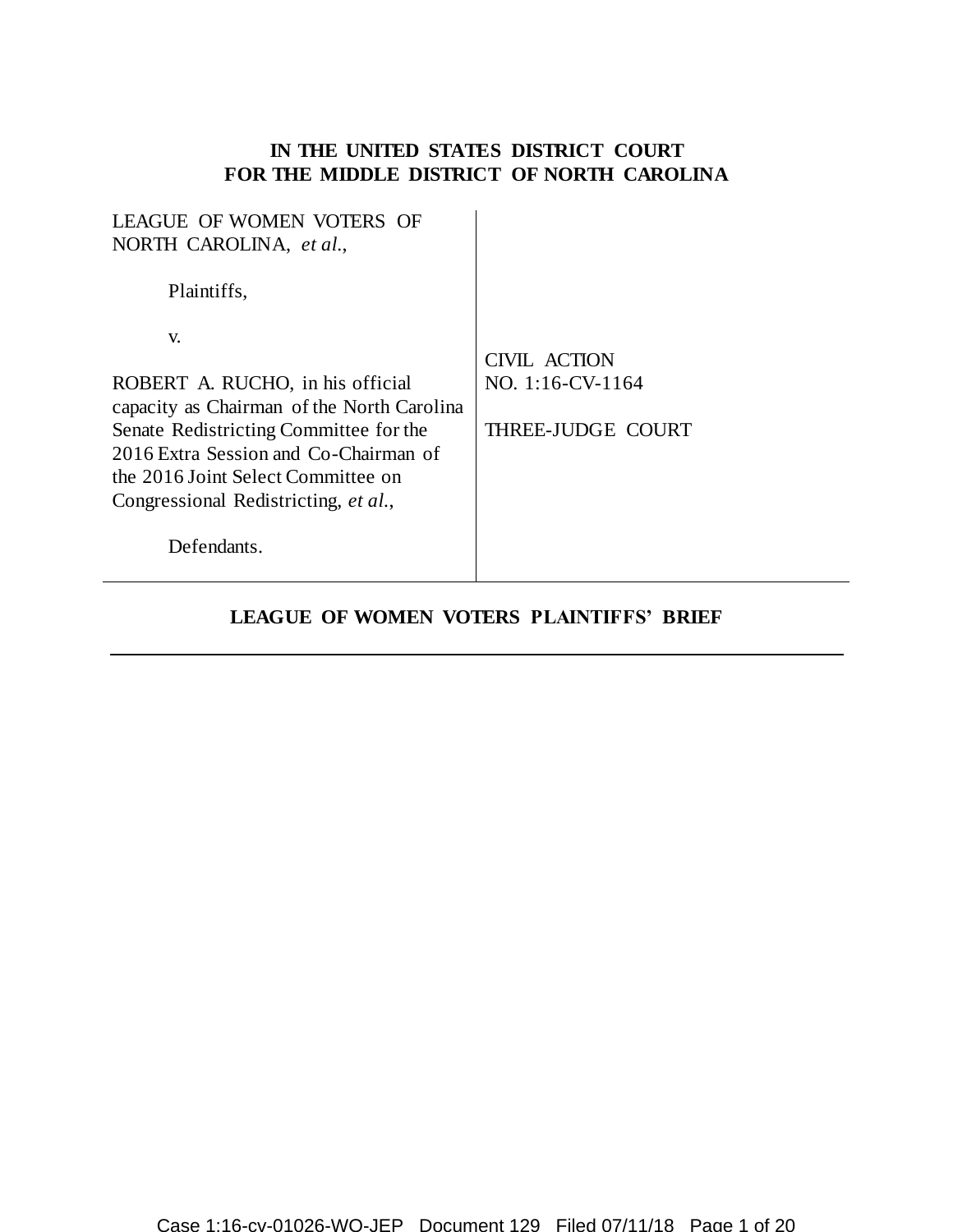# **TABLE OF CONTENTS**

| $\mathbf{I}$ . | <i>Whitford</i> Held That Vote Dilution Plaintiffs Must Show That They |
|----------------|------------------------------------------------------------------------|
| II.            | Whitford Has No Impact on the Court's First Amendment and              |
| Ш.             | The Existing Factual Record Is Not Quite Adequate to Establish         |
| IV.            | The Court Should Authorize the Limited and Expedited Reopening         |
| V.             | The Court Should Briefly Reopen the Record Before Deciding             |
|                |                                                                        |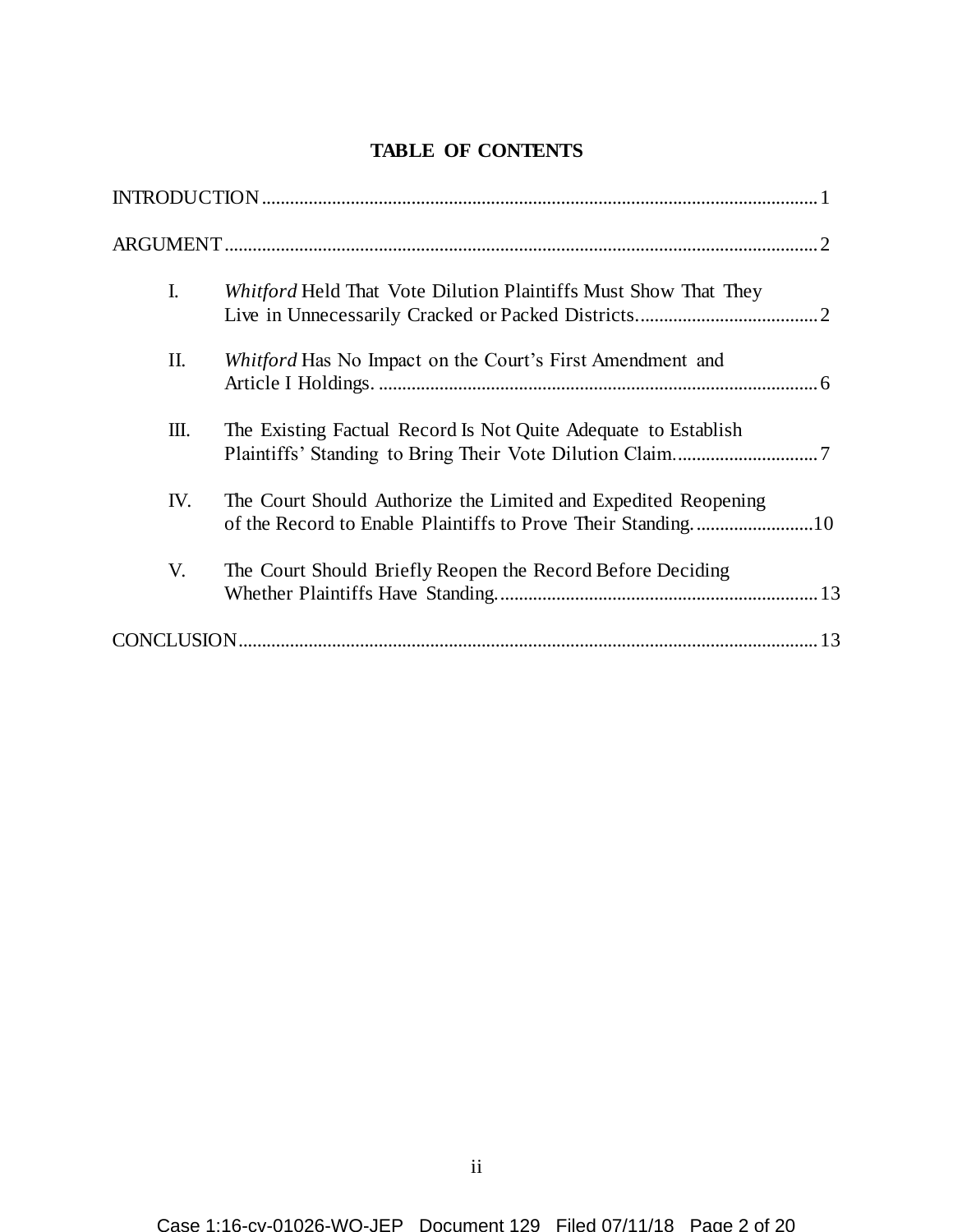# **TABLE OF AUTHORITIES**

| <b>Cases</b>                                  | Page(s) |
|-----------------------------------------------|---------|
| Brown v. Thomson,                             |         |
|                                               |         |
| Gill v. Whitford,                             |         |
|                                               |         |
| Karcher v. Daggett                            |         |
|                                               |         |
| League of United Latin Am. Citizens v. Perry, |         |
|                                               |         |
| Thornburg v. Gingles,                         |         |
|                                               |         |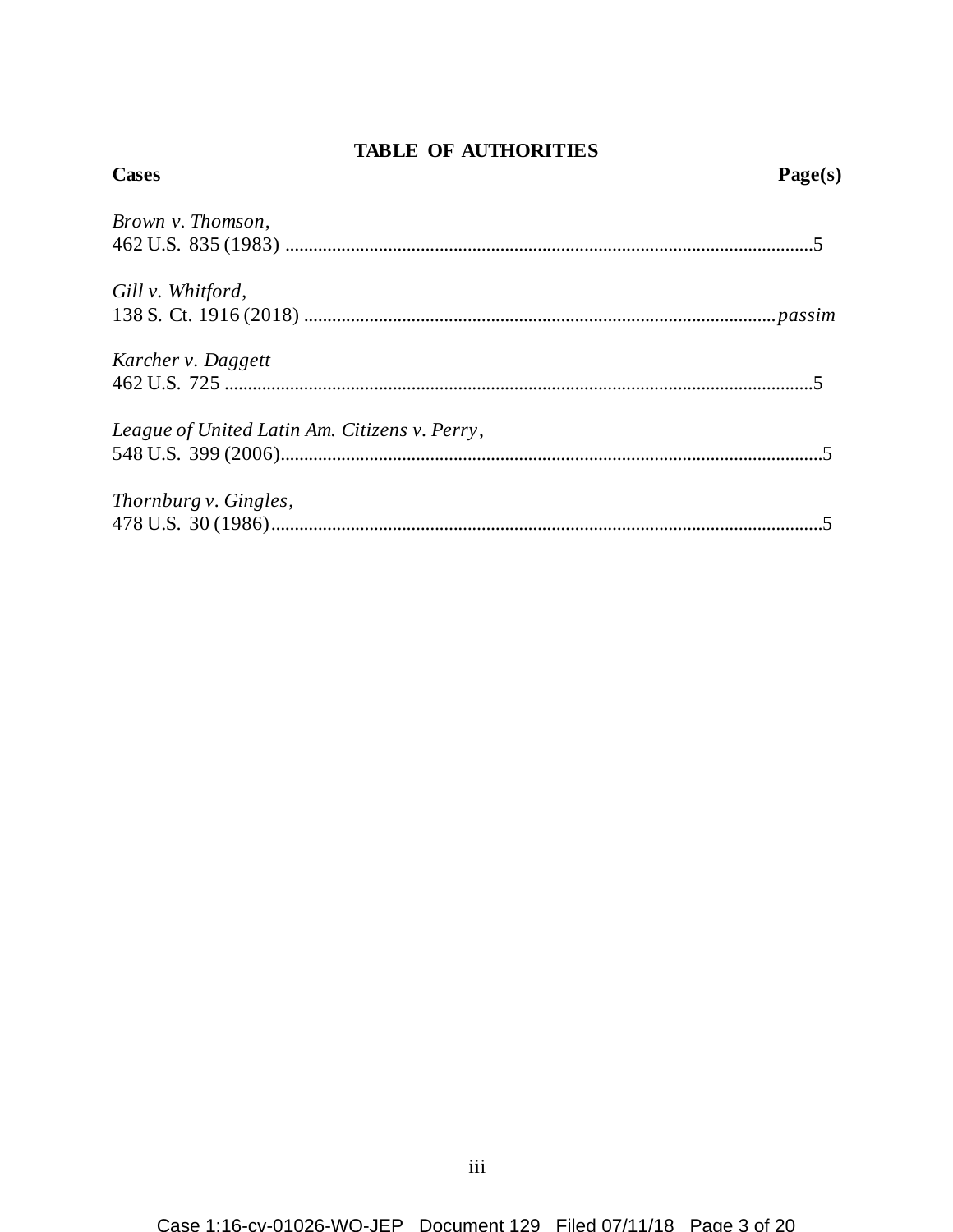#### **INTRODUCTION**

In *Gill v. Whitford*, 138 S. Ct. 1916 (2018), the Supreme Court clarified the standing requirements that apply to plaintiffs bringing partisan gerrymandering claims on a vote dilution theory. To establish an injury in fact, the Court held, such plaintiffs must live in districts that *are*—but did not *have* to be—cracked or packed. The Court also explained that the remedy in a vote dilution case must fit the harm. Districts must be redrawn, that is, so as to correct the needless cracking and packing shown by plaintiffs. However, the Court did not address the issue of justiciability. Nor did it discuss other kinds of partisan gerrymandering theories, like those alleging burdens on First Amendment associational rights or a breach of Article I of the Constitution.

In its order dated June 27, 2018, this Court asked the parties to submit briefing on four questions about *Whitford*'s implications for this case. The answers of the League of Women Voters of North Carolina's ("League"), in a nutshell, are as follows: *First*, *Whitford* has no impact on this Court's holdings that North Carolina's current congressional plan (the "2016 Plan") violates the First Amendment and Article I. Nor does it undermine the Court's conclusion that the 2016 Plan constitutes unlawful vote dilution under the Equal Protection Clause. *Second*, the existing factual record is not quite adequate to establish plaintiffs' standing to challenge the Plan on vote dilution grounds. While the record amply demonstrates the deliberate cracking and packing of Democratic voters throughout North Carolina, it does not specify where the cracking and packing could have been *avoided* had defendants not designed a gerrymandered map.

1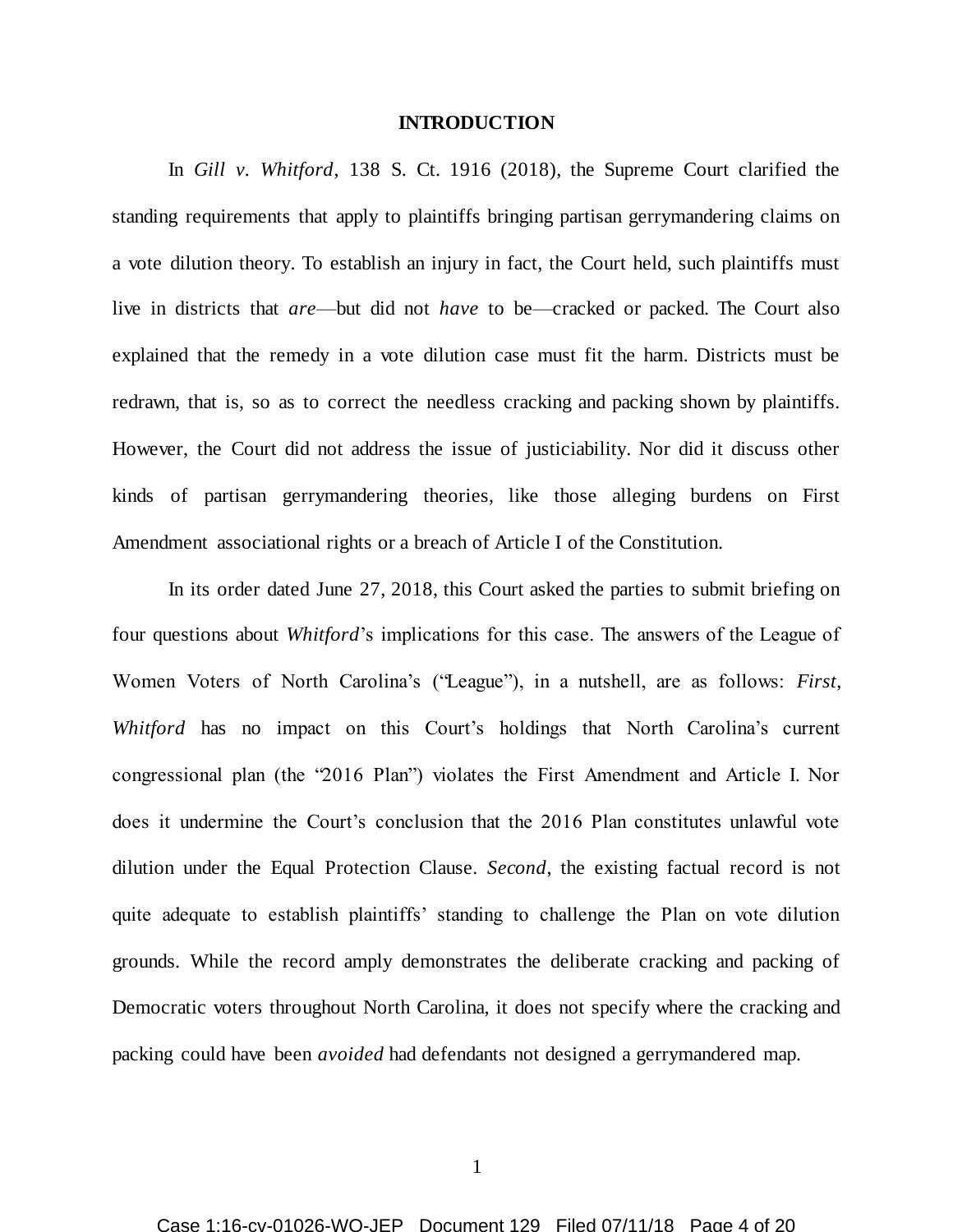*Third*, to show where the cracking and packing could have been avoided, the Court should admit into evidence additional information about the district maps that were previously generated by the League's expert. This information consists of two short declarations, one from Professor Jowei Chen and the other from League representative Walter Salinger, which offer no new analyses and simply disclose more data about testimony and stipulations that are already in the record. Together, the declarations enable the identification of individual plaintiffs and/or League members who were placed in cracked or packed districts by the 2016 Plan but who could have been assigned to uncracked or unpacked districts by a fair map. And *fourth*, because this further factual development is necessary, the Court should authorize the limited—and expedited reopening of the record before making any final determination as to plaintiffs' standing.

#### **ARGUMENT**

## **I.** *Whitford* **Held That Vote Dilution Plaintiffs Must Show That They Live in Unnecessarily Cracked or Packed Districts.**

Before addressing this Court's questions about *Whitford*, the League briefly summarizes the Supreme Court's decision and what it means for partisan gerrymandering claims alleging vote dilution. In *Whitford*, the Supreme Court resolved the ambiguity that had existed as to who has standing to sue on a vote dilution theory. The Court unanimously held that only plaintiffs living in cracked or packed districts—and so *not* all supporters of the victimized party—have standing. As the Court put it, a vote dilution plaintiff must "prove that he or she lives in a cracked or packed district." *Whitford*, 138 S. Ct. at 1932. Or in the words of Justice Kagan's concurrence, "a plaintiff asserting a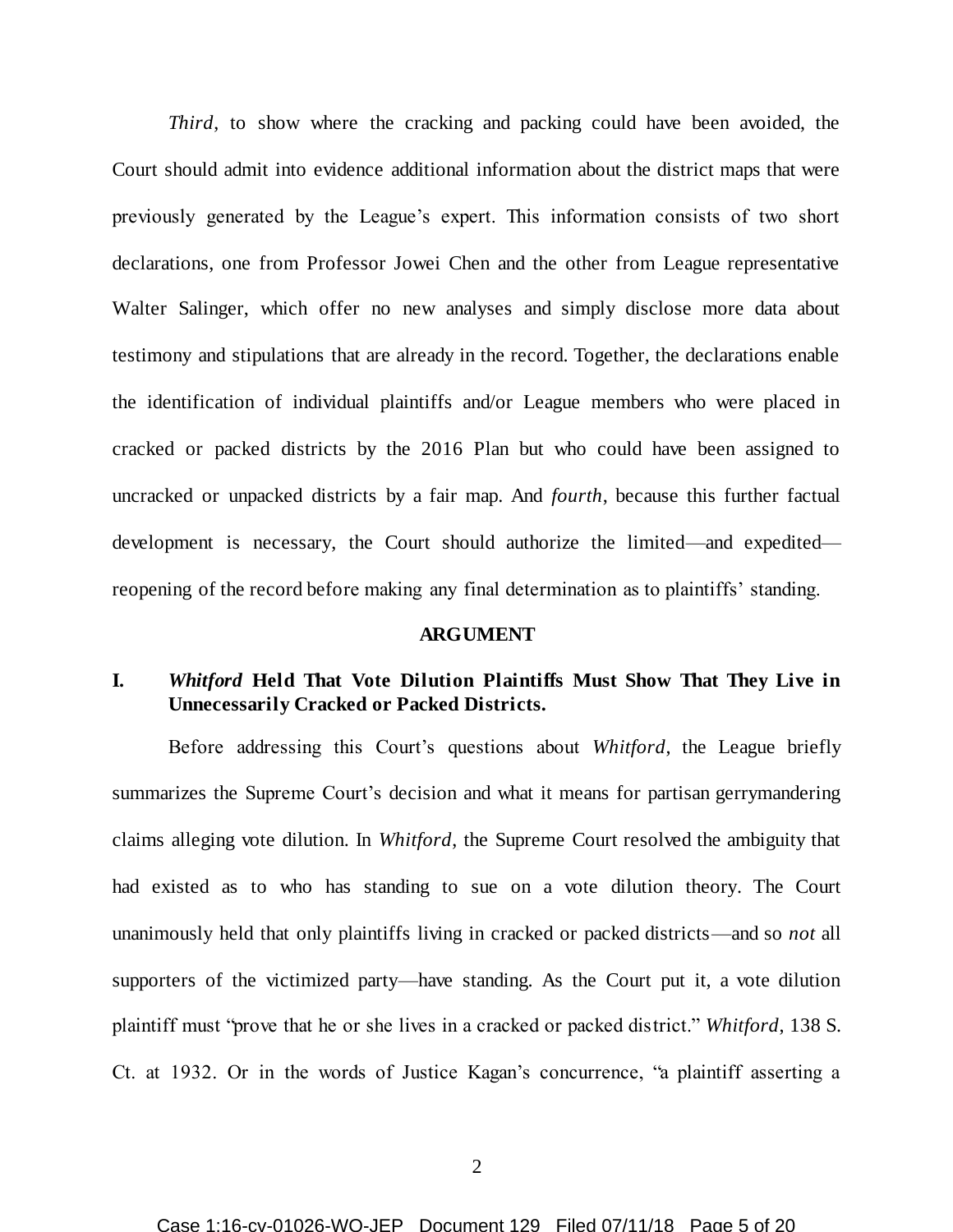partisan gerrymandering claim based on a theory of vote dilution must prove that she lives in a packed or cracked district in order to establish standing." *Id.* at 1934 (Kagan, J., concurring).

Importantly, both the majority opinion and the concurrence insisted on proof of cracking or packing *relative to another district configuration*. Plaintiffs living in cracked or packed districts, in other words, must show that they could have been uncracked or unpacked by a different map. The Court explained that the "harm" of vote dilution arises when a plaintiff's vote, 'having been packed or cracked . . . carr[ies] less weight than it would carry in another, hypothetical district." *Id.* at 1931. Justice Kagan elaborated that, to "prov[e] packing or cracking, a plaintiff could produce an alternative map (or set of alternative maps)—comparably consistent with traditional districting principles—under which her vote would carry more weight." *Id.* at 1936 (Kagan, J., concurring). "For example, a Democratic plaintiff living in a 75%-Democratic district could prove she was packed by presenting a different map, drawn without a focus on partisan advantage, that would place her in a 60%-Democratic district." *Id.* "Or conversely, a Democratic plaintiff residing in a 35%-Democratic district could prove she was cracked by offering an alternative, neutrally drawn map putting her in a 50-50 district." *Id.*

Notably, the *Whitford* Court did not opine on the legal standard that should govern vote dilution claims. The Court observed that the theory's "contours and justiciability . . . are unresolved." *Id.* at 1934. The Court "express[ed] no view on the merits of the plaintiffs' case." *Id.* And the Court refused to "draw speculative and advisory conclusions regarding" issues it did not have to decide. *Id.* at 1931.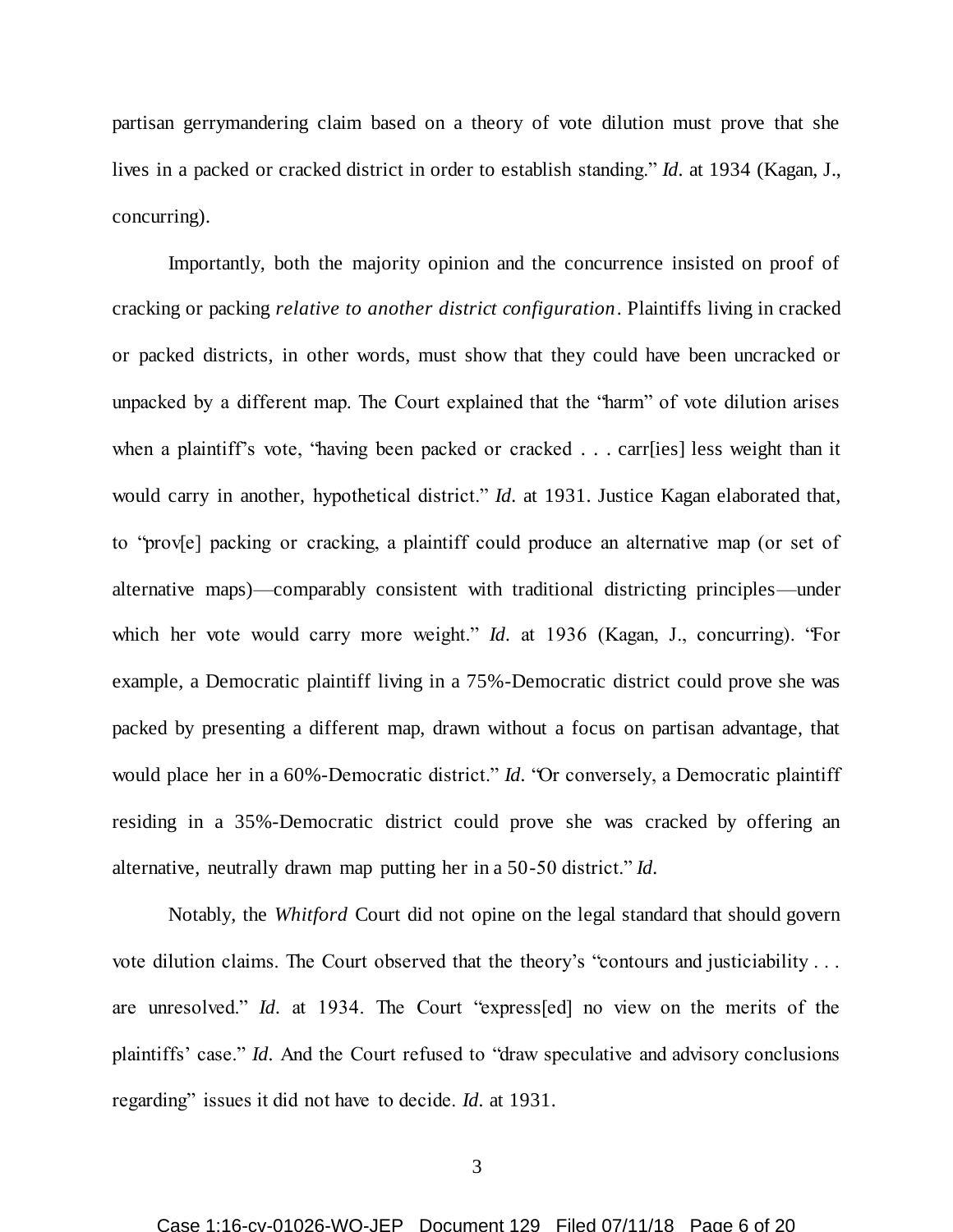The Court did provide guidance, though, with respect to the appropriate *remedy* after vote dilution is proven: Relief should be tailored to correct the needless cracking and packing shown by plaintiffs who have suffered an injury in fact. "Remedying the individual voter's harm . . . does not necessarily require restructuring all of the State's legislative districts." *Id.* "It requires revising only such districts as are necessary to reshape the voter's district—so that the voter may be unpacked or uncracked, as the case may be." *Id.*; *see also id.* at 1930 ("[T]he remedy that is proper and sufficient lies in the revision of the boundaries of the individual's own district."); *id.* at 1934 ("A plaintiff's remedy must be tailored to redress the plaintiff's particular injury.").

That vote dilution standing and relief must be tethered to particular districts, of course, does not mean that this Court's statewide findings of fact and conclusions of law are irrelevant. To the contrary, they remain essential for several reasons. *First*, as the Supreme Court recognized, evidence that a plan as a whole was intended to benefit a party "may well be pertinent with respect to any ultimate determination whether the plaintiffs may prevail in their claims." *Id.* at 1932. Statewide discriminatory intent, in other words, may well be a requirement for liability to be imposed. Justice Kagan similarly pointed out that "evidence about the mapmakers' goals in formulating the entire statewide map . . . would predictably carry down to individual districting decisions." *Id.* at 1937 (Kagan, J., concurring). Statewide discriminatory intent, that is, would typically support inferences of district-specific intent as well.

These district-specific inferences may be based on district-specific evidence too: the mapmakers' expectations regarding how particular districts would perform, these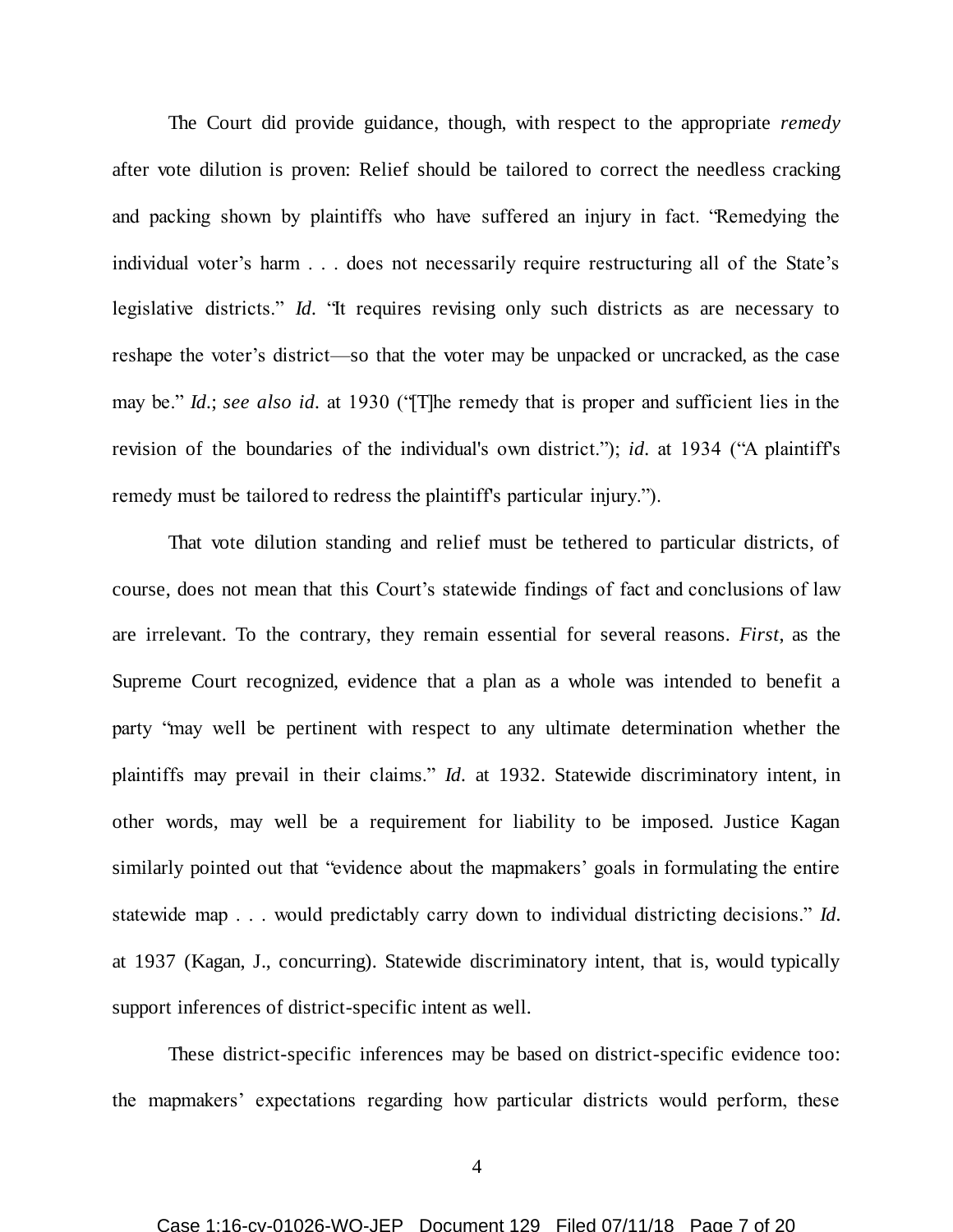districts' actual election results, maps highlighting the districts' cracking and packing of the opposing party's voters, maps showing that the cracking and packing could have been avoided, and so on. Here, this evidence is either in the existing record or in the limited supplement to it that the League proposes. This Court should rely on this material to make additional findings that individual districts were deliberately cracked or packed to benefit Republican candidates and voters and disadvantage Democratic ones.

*Second*, turning from discriminatory intent to discriminatory effect, the impact of any kind of vote dilution can only be evaluated on a regional or statewide basis. In a one person, one-vote suit, for example, liability hinges on the difference in population between the most and least populous districts in a plan. *See, e.g.*, *Brown v. Thomson*, 462 U.S. 835, 842-43 (1983) (state legislative maps); *Karcher v. Daggett*, 462 U.S. 725, 730- 31 (1983) (congressional maps). In a racial vote dilution case under Section 2 of the Voting Rights Act, likewise, racial polarization in voting is typically calculated across a multidistrict area. *See, e.g.*, *Thornburg v. Gingles*, 478 U.S. 30, 52 (1986). The proportionality of minority representation—perhaps the most important factor in Section 2's totality-of-the-circumstances analysis—is also usually analyzed statewide. *See, e.g.*, *League of United Latin Am. Citizens v. Perry*, 548 U.S. 399, 438 (2006) (noting that "it makes sense to use the entire State in assessing proportionality").

These tenets apply equally to *partisan* vote dilution. Statewide analyses like measures of partisan asymmetry and comparisons with computer-generated maps are critical to assigning liability. Just as Section 2 plaintiffs have not had their votes diluted if they are proportionally represented, supporters of a supposedly victimized party should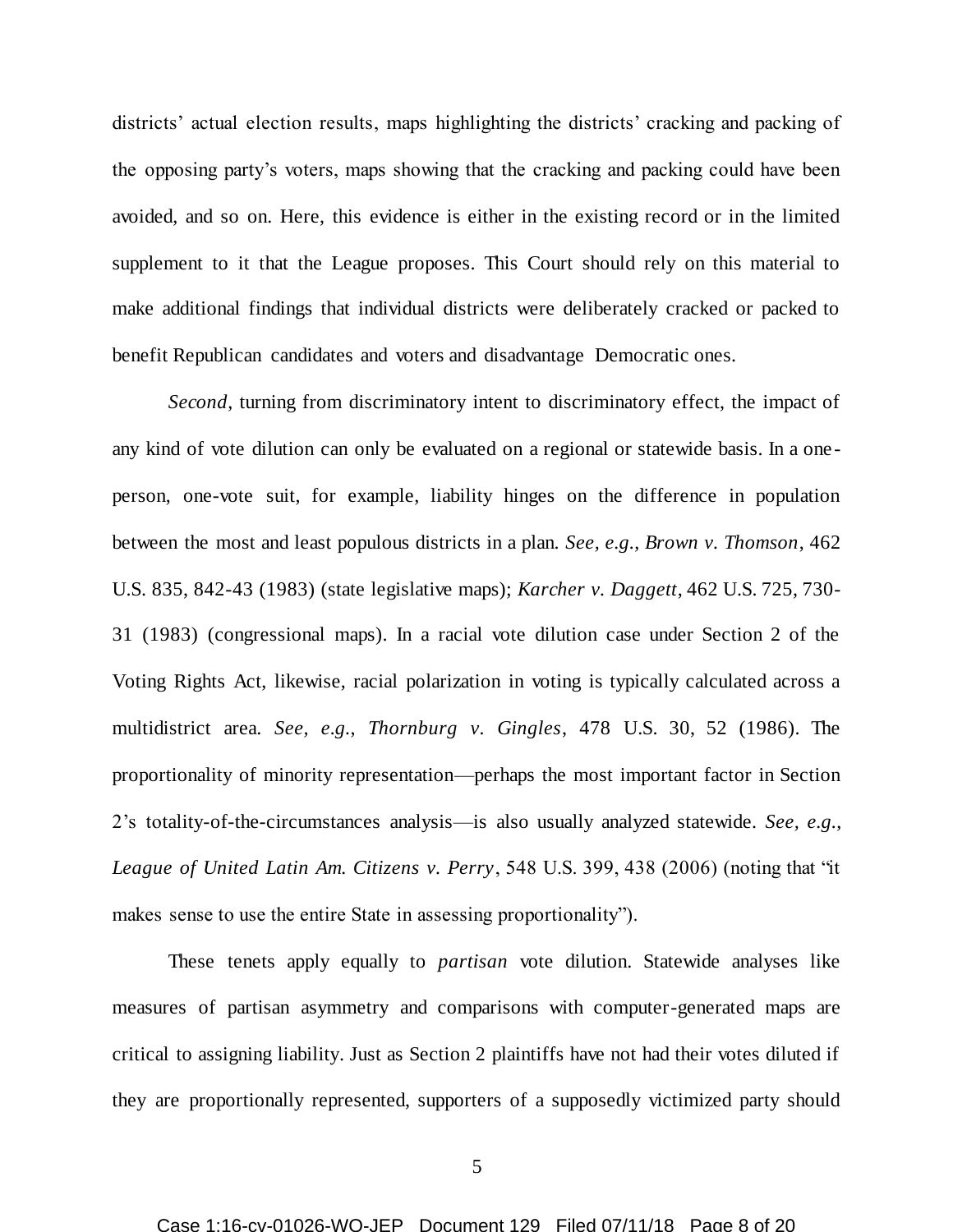lose their claim if the challenged plan is not actually biased against them. The statewide analyses are also vital to crafting a suitable remedy. Just as Section 2 plaintiffs are only entitled to additional minority-opportunity districts up to the point of proportionality, partisan gerrymandering plaintiffs should only be uncracked and unpacked until the map is no longer skewed against them.

And *third*, with respect to relief, it may be as expansive as is necessary to undo the needless cracking and packing of plaintiffs with standing (without tilting the plan in their favor). If such plaintiffs live in only a few areas, "remedying [their] harm does not necessarily require restructuring all of the State's legislative districts." *Whitford*, 138 S. Ct. at 1921. But if such plaintiffs live throughout the State, a plan-wide remedy may be essential. "[W]ith enough plaintiffs joined together—attacking all the packed and cracked districts in a statewide gerrymander—those obligatory revisions could amount to a wholesale restructuring of the State's districting plan." *Id.* at 1937 (Kagan, J., concurring). "It all depends on how much redistricting is needed to cure all the packing and cracking that the mapmakers have done." *Id.*

# **II.** *Whitford* **Has No Impact on the Court's First Amendment and Article I Holdings.**

Proceeding to the Court's questions about *Whitford*'s implications, the Court first asked what impact *Whitford* has on the Court's First Amendment and Article I holdings. The League has only advanced a vote dilution theory of partisan gerrymandering in this litigation (under both the First Amendment and the Equal Protection Clause), and so takes no position on the operation of other gerrymandering theories. Nevertheless, it is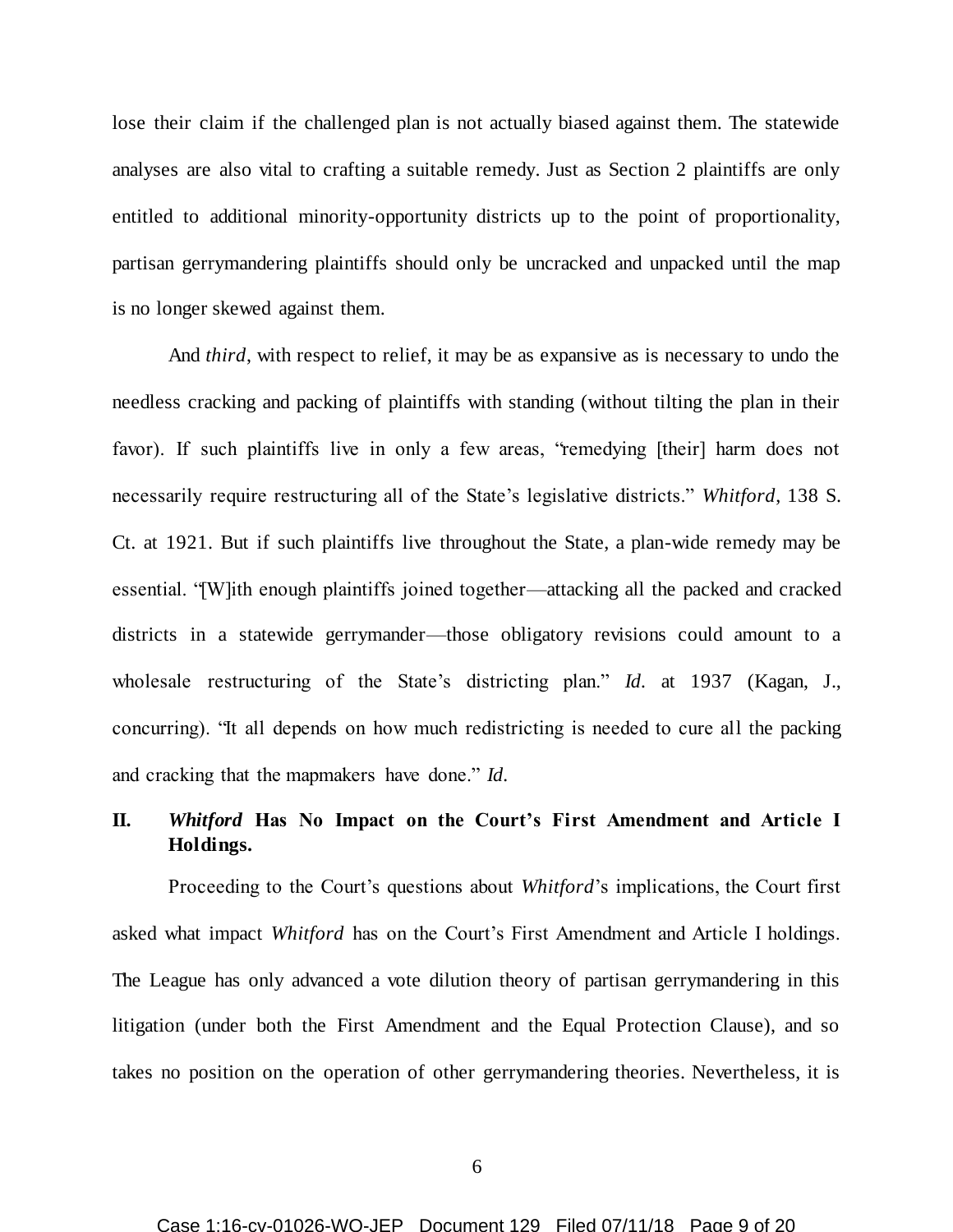clear that *Whitford* has no bearing on these other theories. In her concurrence, Justice Kagan developed one such approach: a claim that gerrymandering burdens the associational rights of party members and officials. *See id.* at 1937-40. The Court, however, explicitly declined to analyze this claim, declaring that it "leave[s] for another day consideration of other possible theories of harm not presented here and whether those theories might present justiciable claims giving rise to statewide remedies." *Id.* at 1931. Given this statement, *Whitford* plainly does not undercut any other gerrymandering theory.

### **III. The Existing Factual Record Is Not Quite Adequate to Establish Plaintiffs' Standing to Bring Their Vote Dilution Claim.**

The Court's second question was whether the existing factual record is adequate to establish plaintiffs' standing to bring their vote dilution claim. It is not, though as discussed below, *see infra* Part IV, it requires only very limited supplementation. The existing record demonstrates that the 2016 Plan cracked and packed Democratic voters throughout North Carolina—and intentionally so. But the evidence admitted thus far does *not* prove that the cracking and packing were unnecessary—that is, that voters living in cracked or packed districts could instead have been placed, by a fair map, in uncracked or unpacked districts. Under both the majority opinion in *Whitford* and Justice Kagan's concurrence, such evidence is necessary to show standing in a vote dilution challenge.

Starting with the existing record, three categories of evidence reveal the 2016 Plan's deliberate cracking and packing of Democratic voters. *First*, Dr. Thomas Hofeller's own declaration specifies the Democratic and Republican vote shares he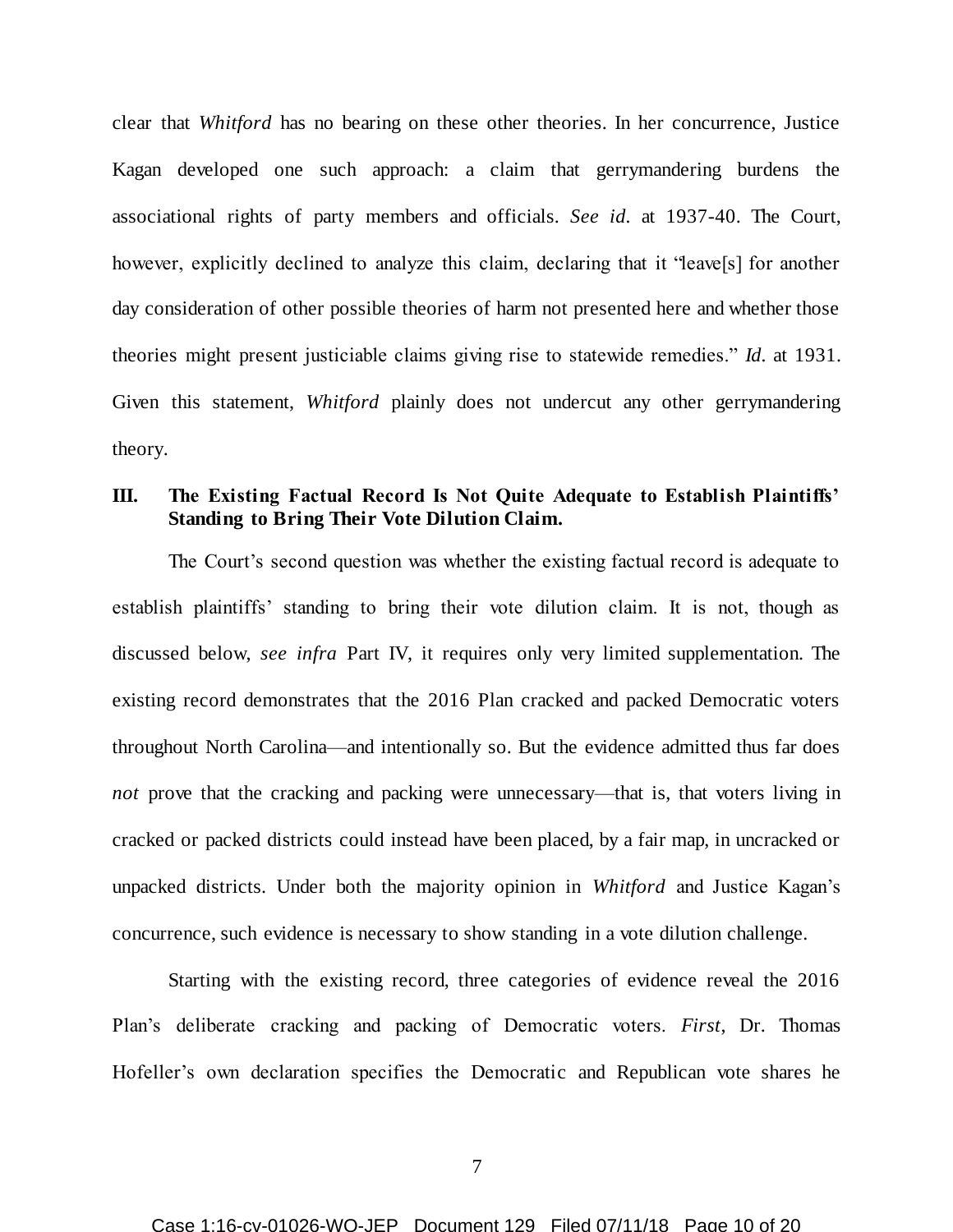anticipated for each district he drew. Ex.5116:9. Based on his seven-election average, Dr. Hofeller predicted that the Plan's ten Republican districts would have Republican vote shares from 54% to 58%. *Id.* He also predicted that the Plan's three Democratic districts would have Democratic vote shares from 63% to 69%. *Id.* These percentages are the telltale sign of cracking and packing. *Every* Republican district is safe but not too safe: virtually certain to be won by a Republican candidate by a comfortable, but not enormous, margin. And *every* Democratic district is overwhelmingly and inefficiently Democratic. This is the precise pattern that purposeful cracking and packing produce.

*Second*, a series of maps illustrate how the 2016 Plan's cracking and packing were achieved. Exs.4007-4015, 4066-4077. Each of these maps zooms in on a different part of North Carolina and is color-coded by precinct based on Dr. Hofeller's seven-election average. *Id.* Together, the maps show that the Plan systematically splits clusters of Democratic voters: Greensboro (divided between Districts 6 and 13), Fayetteville (divided between Districts 8 and 9), Asheville (divided between Districts 10 and 11), etc. The maps also depict how other Democratic clusters are submerged within larger masses of Republican voters: Winston-Salem (in District 5), Wilmington (in District 7), etc. The maps illuminate the cramming of the State's largest Democratic concentrations into a handful of heavily Democratic districts as well: District 1 (containing most of northeastern North Carolina's Democrats), District 4 (containing most of Raleigh-Durham), and District 12 (containing most of Charlotte-Mecklenburg).

And *third*, the 2016 election results prove that not only did the 2016 Plan aim to crack and pack Democratic voters throughout North Carolina; it also accomplished its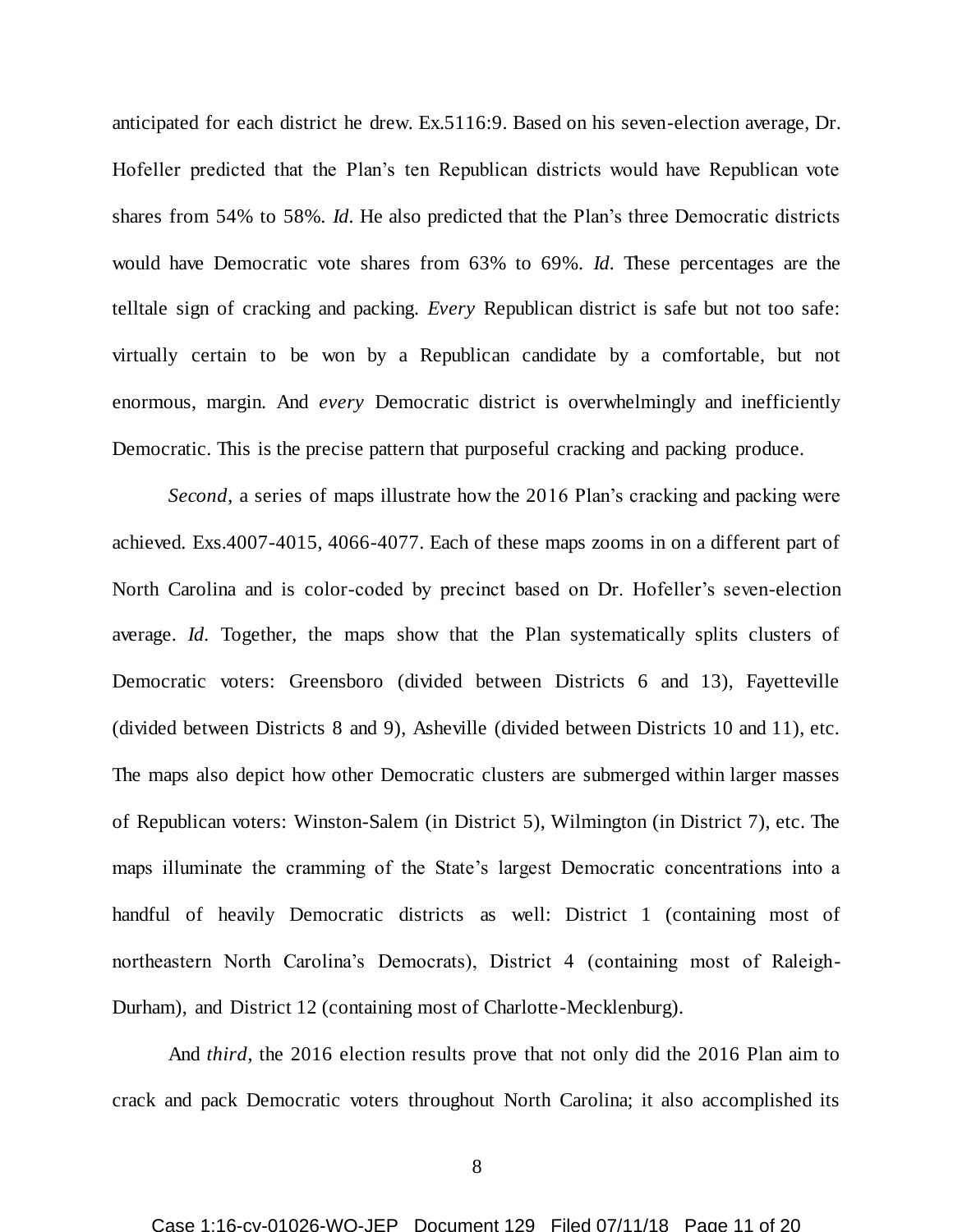objective. Ex.1018. Every district that Dr. Hofeller predicted would be won by a Republican candidate was, in fact, won by a Republican. *Id.* And every district he predicted would be won by a Democratic candidate was indeed won by a Democrat. *Id.* Moreover, exactly as expected with a strategy of cracking and packing, the average margin of victory in Democratic districts was far larger than in Republican districts. The average margin in the former was 37 percentage points, compared to 21 percentage points in the latter. *Id.*

The evidence already admitted thus establishes the 2016 Plan's deliberate cracking and packing. What the evidence does not yet demonstrate is that particular Democratic voters, living in particular cracked or packed districts, could have been placed in uncracked or unpacked districts by a fair map. To be sure, the record shows that at least one individual plaintiff lives in each district in the Plan, Exs.3024-3038, 4046-4060, and that the League "has individual members who are registered Democrats living in each of North Carolina's thirteen congressional districts" who "support and vote for Democratic candidates and have an interest in furthering policies at the national level that are consistent with the Democratic Party Platform," Ex.4080. The record also includes Professor Jowei Chen's testimony about his thousands of computer-generated maps, Tr.I:153-215; Tr.II:142-64; Exs.2010-2011, as well as actual images of nine of these maps, Exs.4025-4033.

But the record does not include *individualized* information about any of Professor Chen's maps, let alone the districts comprising each of these maps. The record does not state, for example, how any specific map or any specific district performs in terms of Dr.

9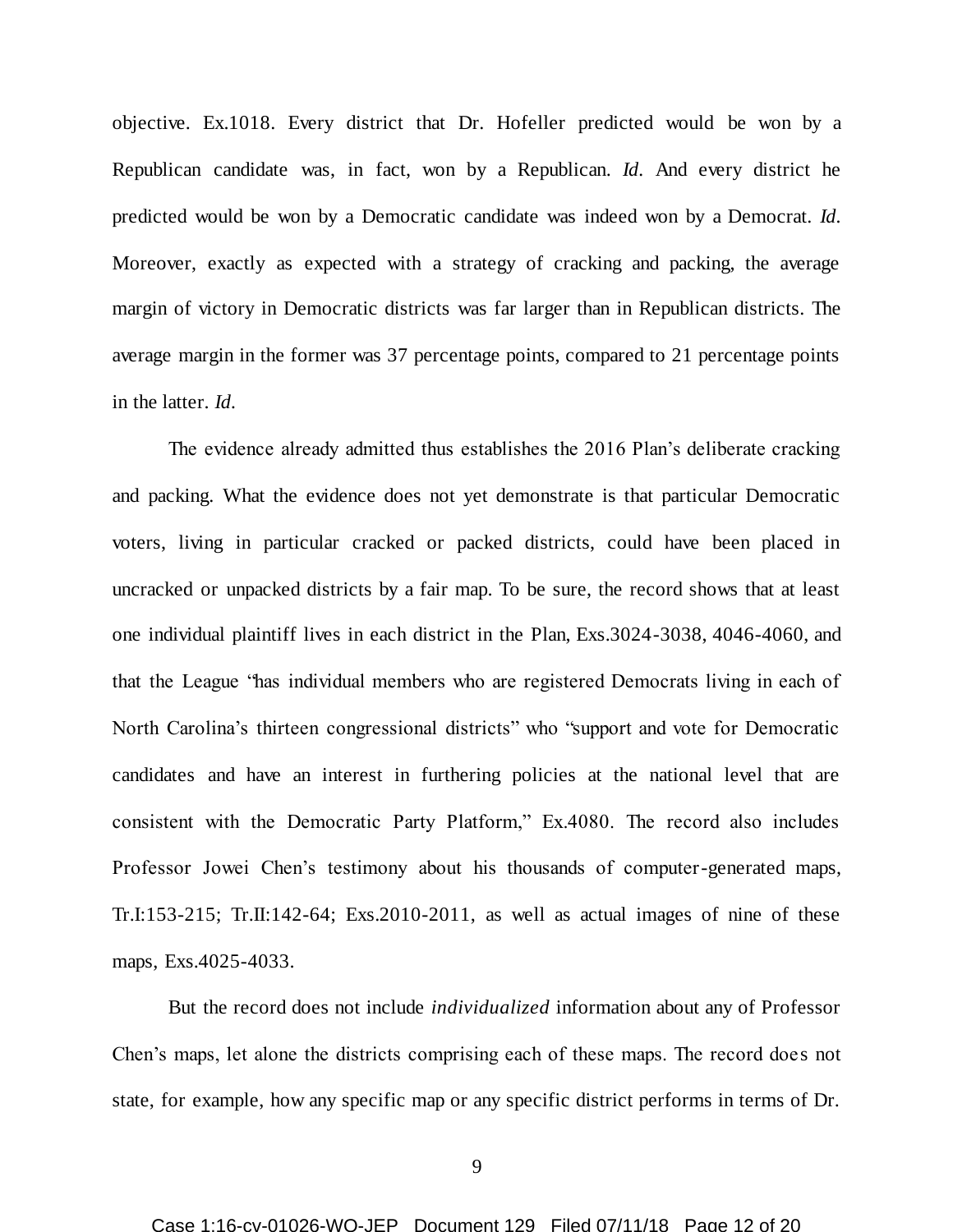Hofeller's seven-election average (or any other measure of partisanship). This information was produced by Professor Chen and disclosed to defendants, but it was not entered into evidence. And without this information, this Court cannot make the findings required by the Supreme Court and Justice Kagan's concurrence in *Whitford*. This Court cannot conclude, that is, that cracked or packed Democratic voters could have been uncracked or unpacked by a map that satisfies North Carolina's nonpartisan criteria yet treats the major parties fairly without supplemental information.

### **IV. The Court Should Authorize the Limited and Expedited Reopening of the Record to Enable Plaintiffs to Prove Their Standing.**

This Court's third question for the parties was what additional factual development is necessary. The League believes that only a very limited and expedited reopening of the record is needed, consisting of supplemental declarations by just two witnesses (Professor Chen and Mr. Salinger). These declarations are enclosed with this brief as Appendices A and B. If they were admitted into evidence, in the League's view, no further factual development would be required. In fact, since the declarations contain no new analyses and merely disclose more data about testimony and stipulations already in the record, the declarants do not even have to be deposed. (Though if the Court ordered their depositions, the League would be able to make them available on very short notice.)

Professor Chen's declaration provides absolutely no new expert analysis. Instead, it supplies data about one of his computer-generated maps—Plan 297 in Simulation Set 2—which the League plans to use to establish standing. This map was selected using the following criteria: (1) it is one of the 1,000 maps in Simulation Set 2, all of which protect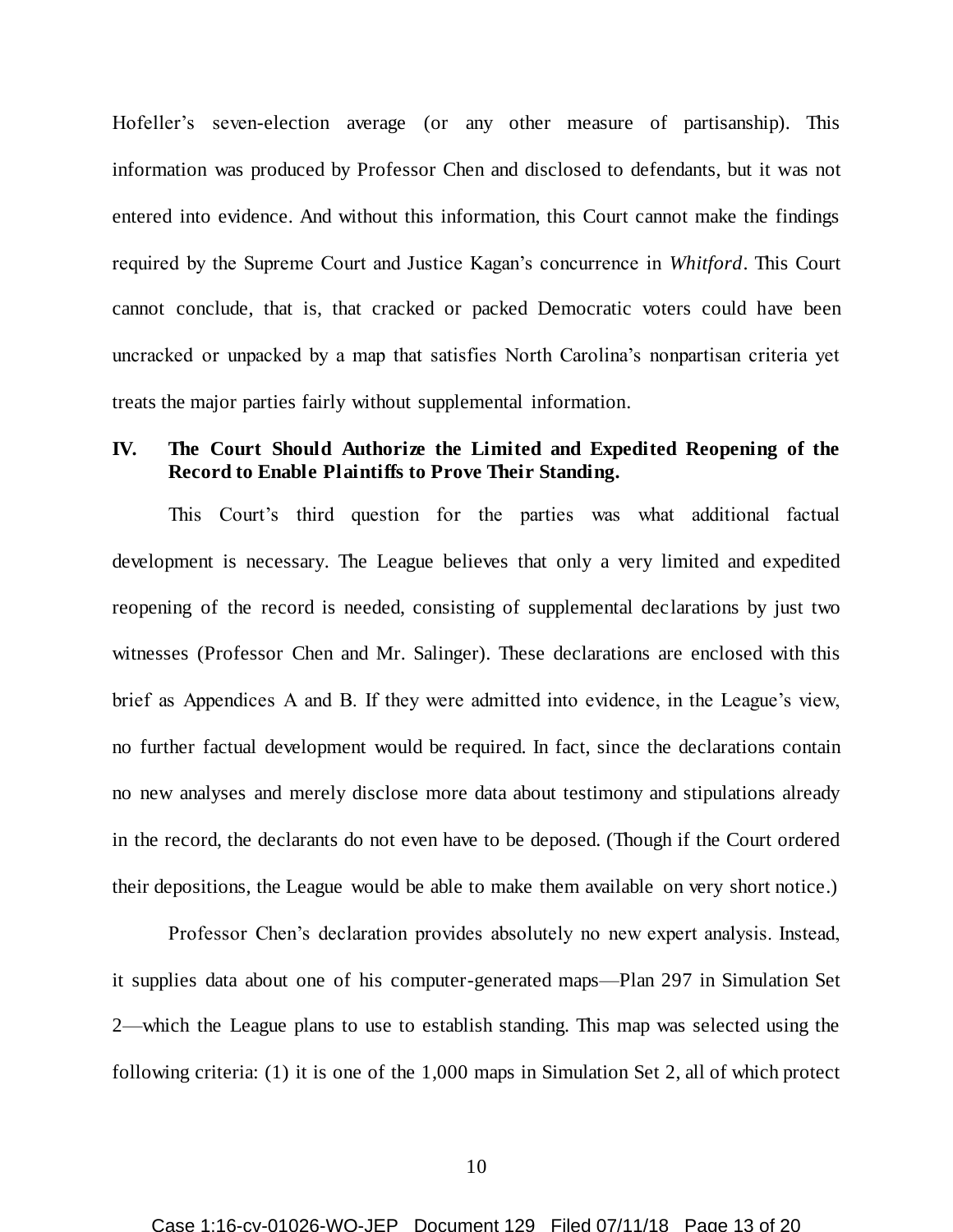*more* incumbents than the 2016 Plan and split *fewer* counties, Ex.2010:15-19; (2) it contains one district with a black voting age population above 40%, Ex.2011; (3) like most of the maps in Simulation Set 2, it contains seven Republican districts and six Democratic districts using Dr. Hofeller's seven-election average, Ex.2010:6, and exhibits an efficiency gap near zero, Ex.2010:33; and (4) of the maps that meet the preceding conditions, it has the most compact districts, on average.

Professor Chen's declaration provides maps of Plan 2-297 and each of its constituent districts. The declaration also provides the following data about each district: (1) its population; (2) its black voting age population share; (3) its Reock compactness score; (4) its Polsby-Popper compactness score; and (5) its partisan score using Dr. Hofeller's seven-election average. Again, this data was previously disclosed to defendants but not entered into evidence.

Professor Chen's declaration further specifies, for a list of precincts supplied to him by counsel, the following information: (1) in which district in the 2016 Plan each precinct is located; (2) what this district's partisan score is using Dr. Hofeller's sevenelection average; (3) in which district in Plan 2-297 each precinct is located; and (4) what this district's partisan score is using Dr. Hofeller's seven-election average.

Salinger's declaration, in turn, is even narrower than Professor Chen's. It simply avows, for each precinct considered by Professor Chen that does not contain an individual plaintiff, that the precinct contains at least one League member who is a registered Democrat and who reliably votes for Democratic candidates in Democratic primaries. As mentioned above, the parties have already stipulated that the League has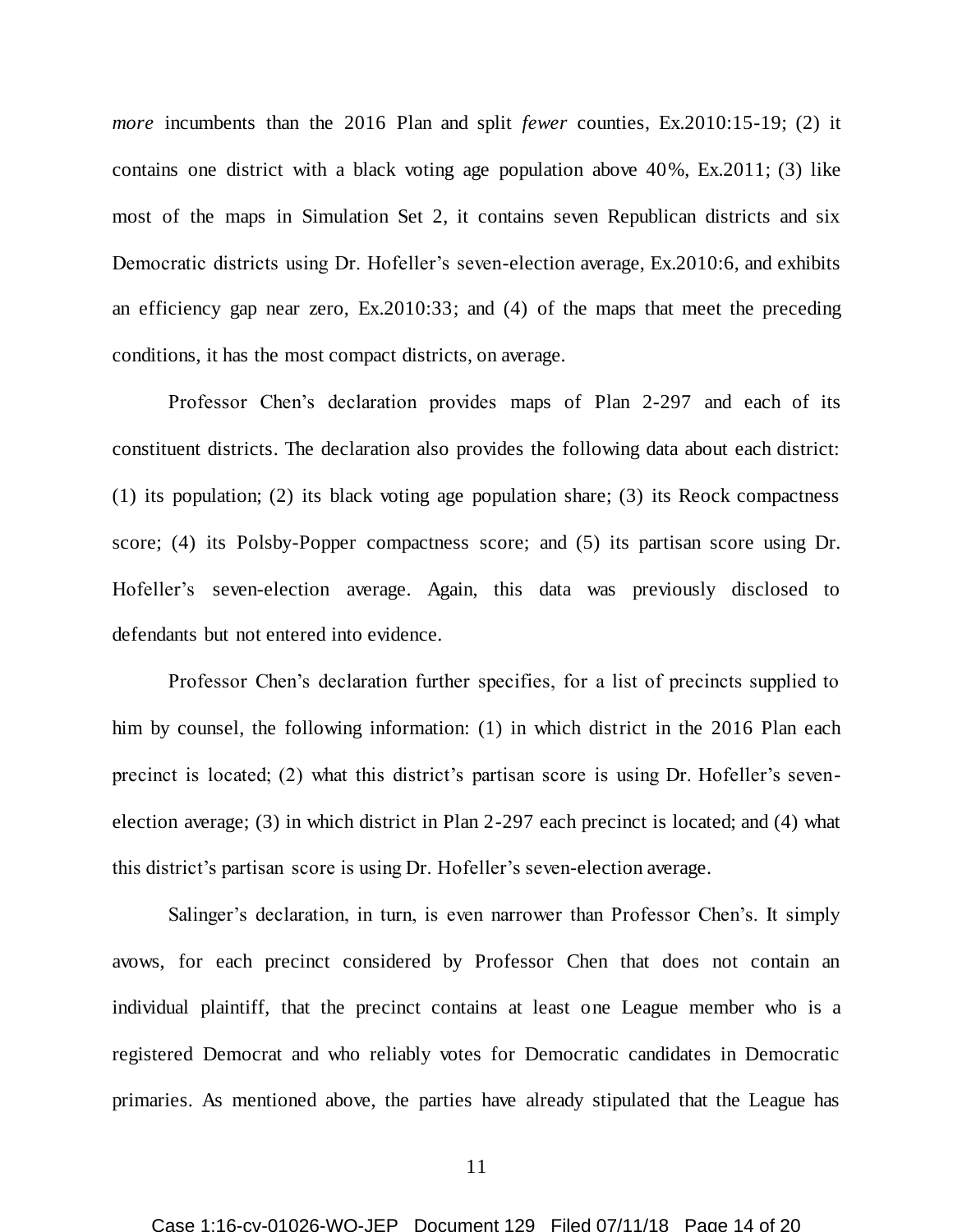members who are Democratic voters in every *district* in the 2016 Plan. Ex.4080. Salinger's declaration merely supplements this stipulation by identifying particular *precincts* where the League has members who are Democratic voters.

Based on Professors Chen's and Salinger's declarations, the Court would be able to make the findings that are necessary, under *Whitford*, to prove standing on a vote dilution theory. The Court would be able to find, in other words, that in each precinct considered by Professor Chen, the individual plaintiff(s) and/or the League member(s) (1) live in a cracked or a packed district in the 2016 Plan; but (2) live in an uncracked or an unpacked district in Plan 2-297. A district in which the Republican candidate prevails due to the cracking of Democratic voters, of course, can be uncracked *either* by replacing it with a Democratic district *or* by making it substantially safer for the Republican candidate. Either of these options causes Democrats' votes to "carry [more] weight"—to be wasted at a lower rate, thus yielding less dilution of their ballots. *Whitford*, 138 S. Ct. at 1931. A packed Democratic district, in turn, can be unpacked by making it substantially more competitive but still Democratic-leaning.

To illustrate the findings the Court could make, Appendix C is a list of proposed findings of fact, relying on both the existing record and Professors Chen's and Salinger's declarations. This list covers most, but not all, of the 2016 Plan's districts. No League member in District 3 (a cracked district with a Republican vote share of 55% using Dr. Hofeller's seven-election average) is placed in an uncracked district in Plan 2-297. The list also includes conclusions that each district in the 2016 Plan was *intentionally* cracked or packed. District-specific evidence of partisan intent is unnecessary to establish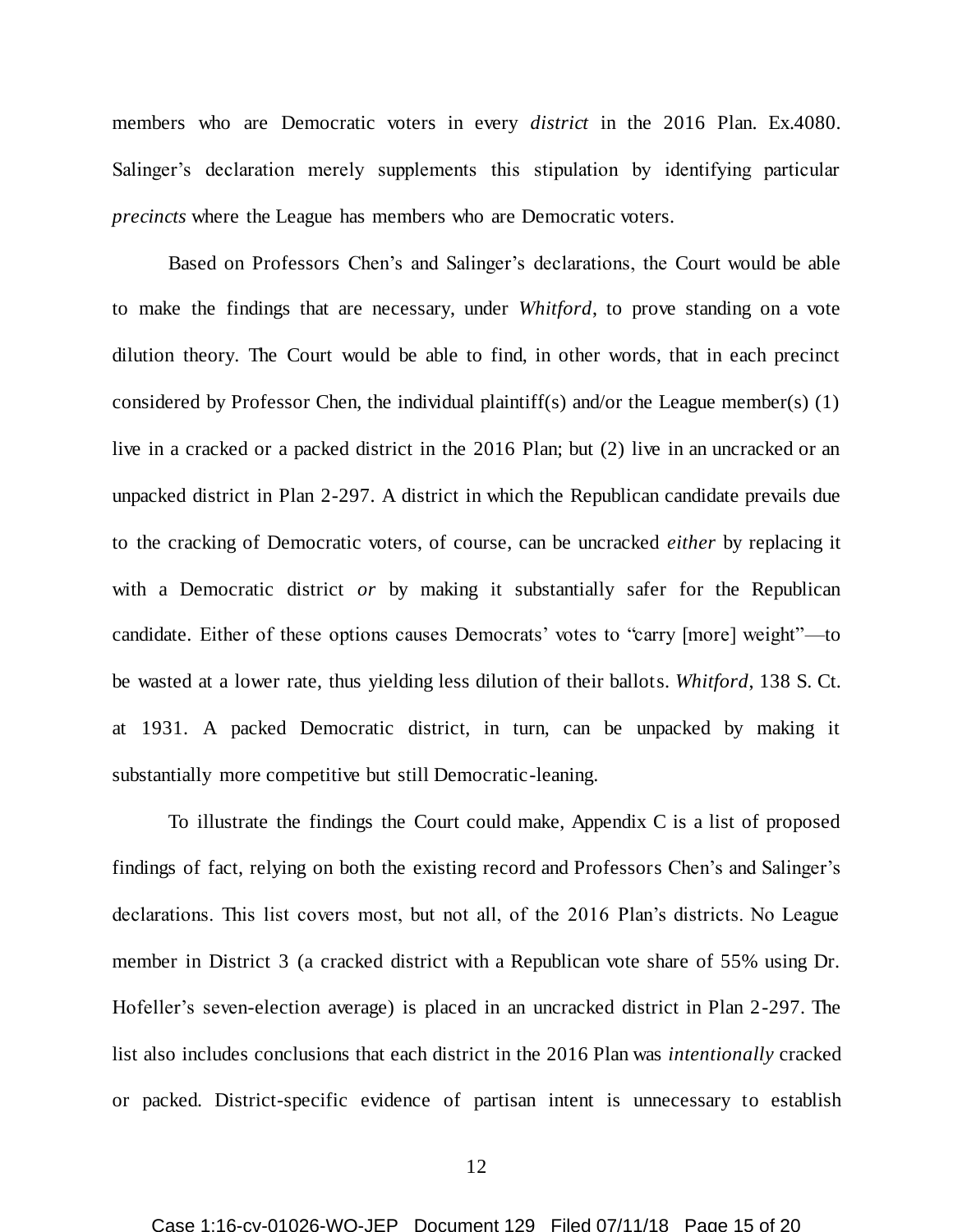standing. *See id.*, 138 S. Ct. at 1932 ("[T]he question at this point is whether the plaintiffs have established injury in fact. This turns on effect, not intent . . . ."). But as noted earlier, such evidence may be relevant to *liability* under a vote dilution theory. *See supra* Part I. In an abundance of caution, the Court should therefore find that each district in the 2016 Plan was deliberately cracked or packed in order to benefit Republican voters and candidates and disadvantage Democratic ones. These district-specific findings of partisan intent could be based entirely on the existing record, *see supra* Part III, though Professor Chen's and Salinger's declarations corroborate the findings by showing that each district's cracking or packing could have been avoided.

## **V. The Court Should Briefly Reopen the Record Before Deciding Whether Plaintiffs Have Standing.**

The Court's fourth and final question was whether plaintiffs have standing to bring their vote dilution claim given the record as it currently stands. In light of the above discussion, the League asks the Court to eliminate any doubt about plaintiffs' standing by (1) reopening the record to admit Professors Chen's and Salinger's declarations; and (2) finding, based on these declarations, that particular individual plaintiffs and/or League members who were cracked or packed by the 2016 Plan could have been uncracked or unpacked by a fair map.

#### **CONCLUSION**

The League urges the Court to impose a strict timeframe for the reopening of evidence. Because it is preferable for the Supreme Court to consider this case during the 2018 term in order to avoid any disruption in implementing a remedy in time for the 2020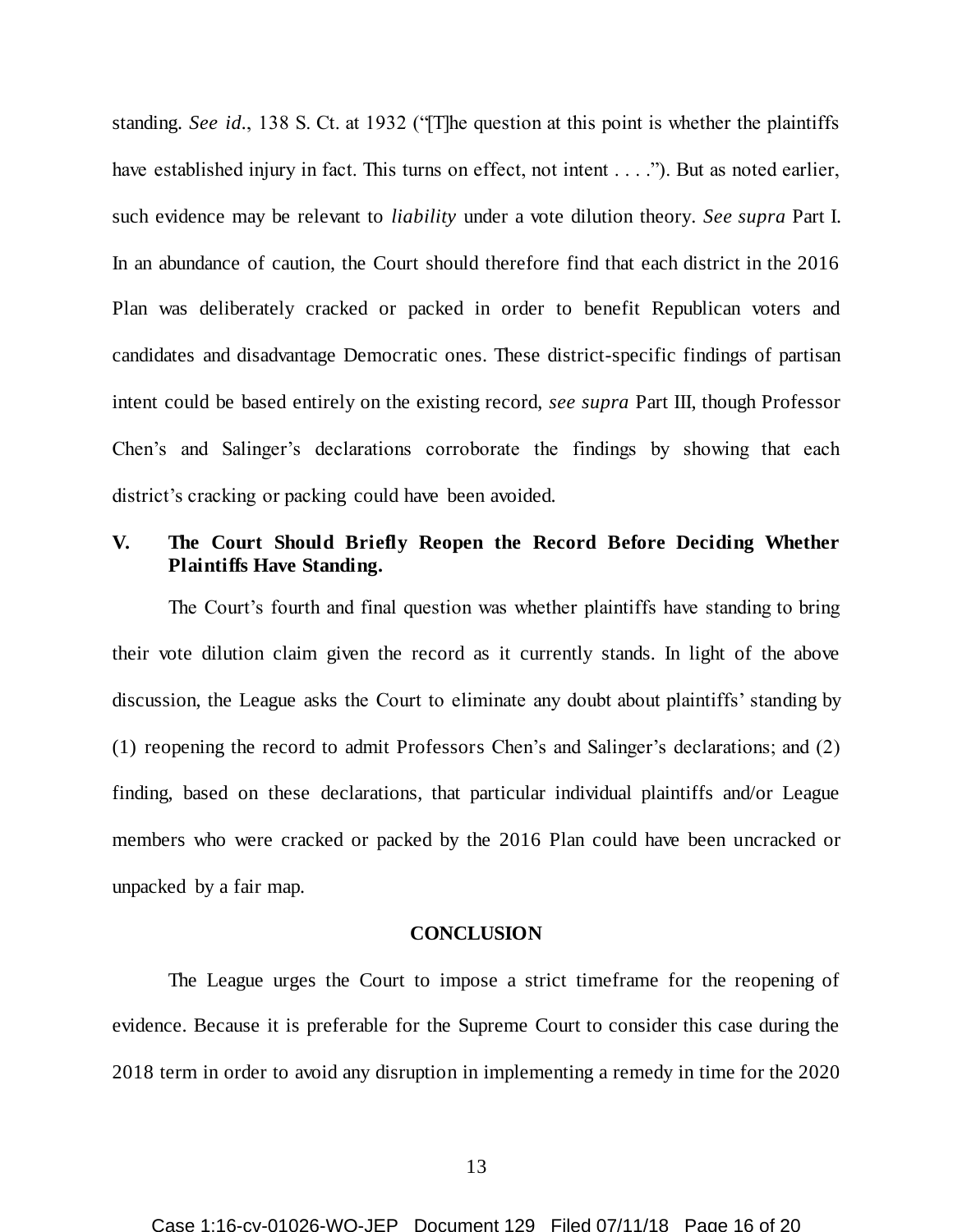election, the League asks this Court to enter its final judgment on remand in September. To the extent that depositions are necessary or ordered, these depositions could easily be conducted in late July or early August, with a hearing in late August should the Court wish to entertain any further arguments (or deem it necessary to convene formally to receive the supplemental standing evidence). What this Court should not tolerate is any attempt to use the Supreme Court's clarification regarding the evidence necessary to establish standing—which, as explained herein, is minimal in scope—as an excuse to delay proceedings and avoid a remedy by 2020.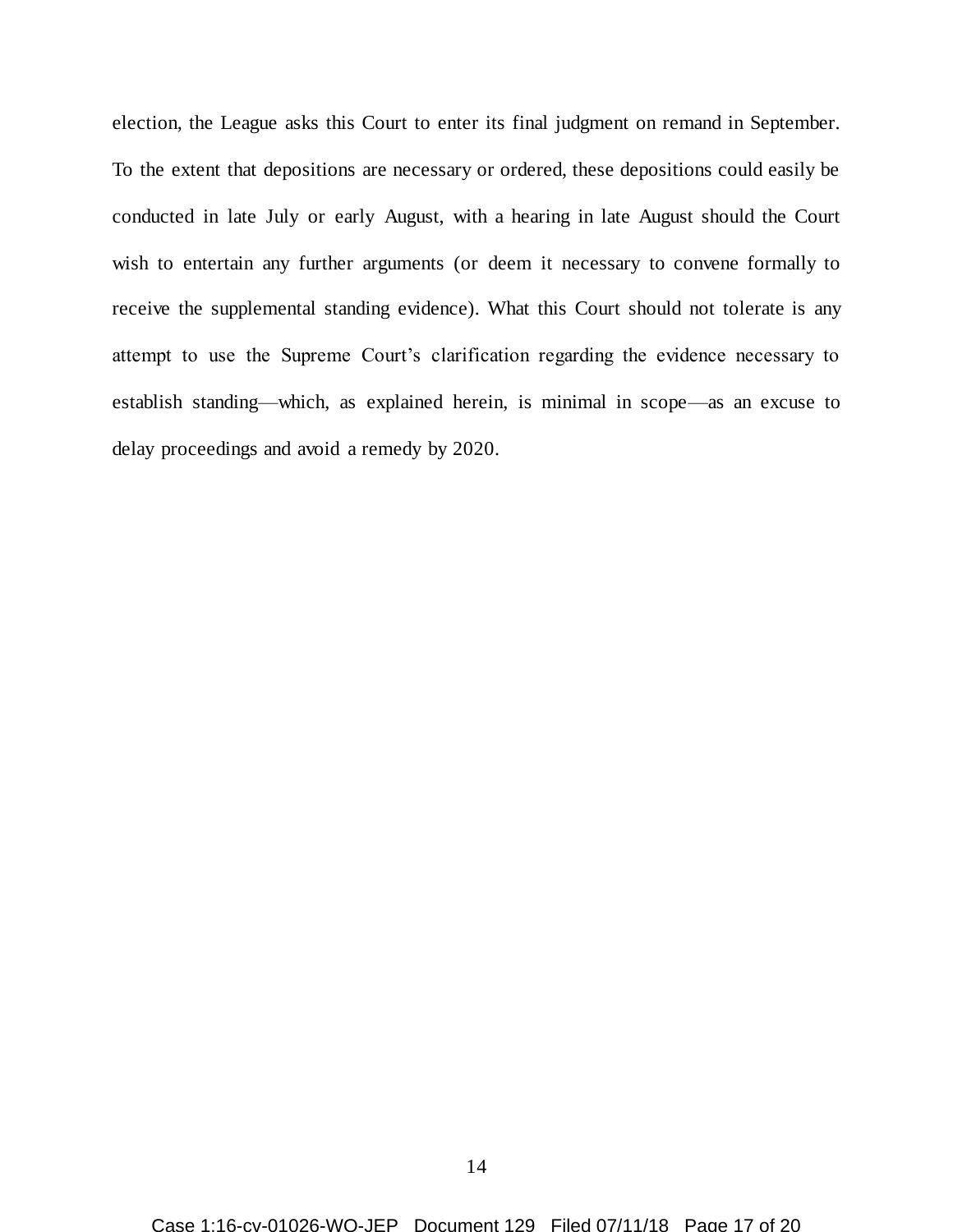Respectfully submitted this 11th day of July, 2018.

/s/ Allison J. Riggs Allison J. Riggs (State Bar # 40028) Jaclyn A. Maffetore (State Bar #50849) Jeffrey Loperfido (State Bar #52939) Southern Coalition for Social Justice 1415 Highway 54, Suite 101 Durham, NC 27707 Telephone: (919) 323-3380 Facsimile: (919) 323-3942 allison@southerncoalition.org jmaffetore@scsj.org jloperfido@scsj.org *Counsel for All Plaintiffs*

/s/ Paul M. Smith Paul M. Smith Campaign Legal Center 1411 K. St. NW, Suite 1400 Washington, DC 20005 (202) 736-2200 psmith@campaignlegalcenter.org

/s/ Ruth M. Greenwood Ruth M. Greenwood Annabelle Harless Campaign Legal Center 73 W Monroe St, Suite 302 Chicago IL 60603 (312) 561-5508 rgreenwood@campaignlegalcenter.org aharless@campaignlegalcenter.org

/s/ Nicholas O. Stephanopoulos Nicholas O. Stephanopoulos University of Chicago Law School 1111 E 60th St. Chicago, IL 60637 (773) 702-4226 nsteph@uchicago.edu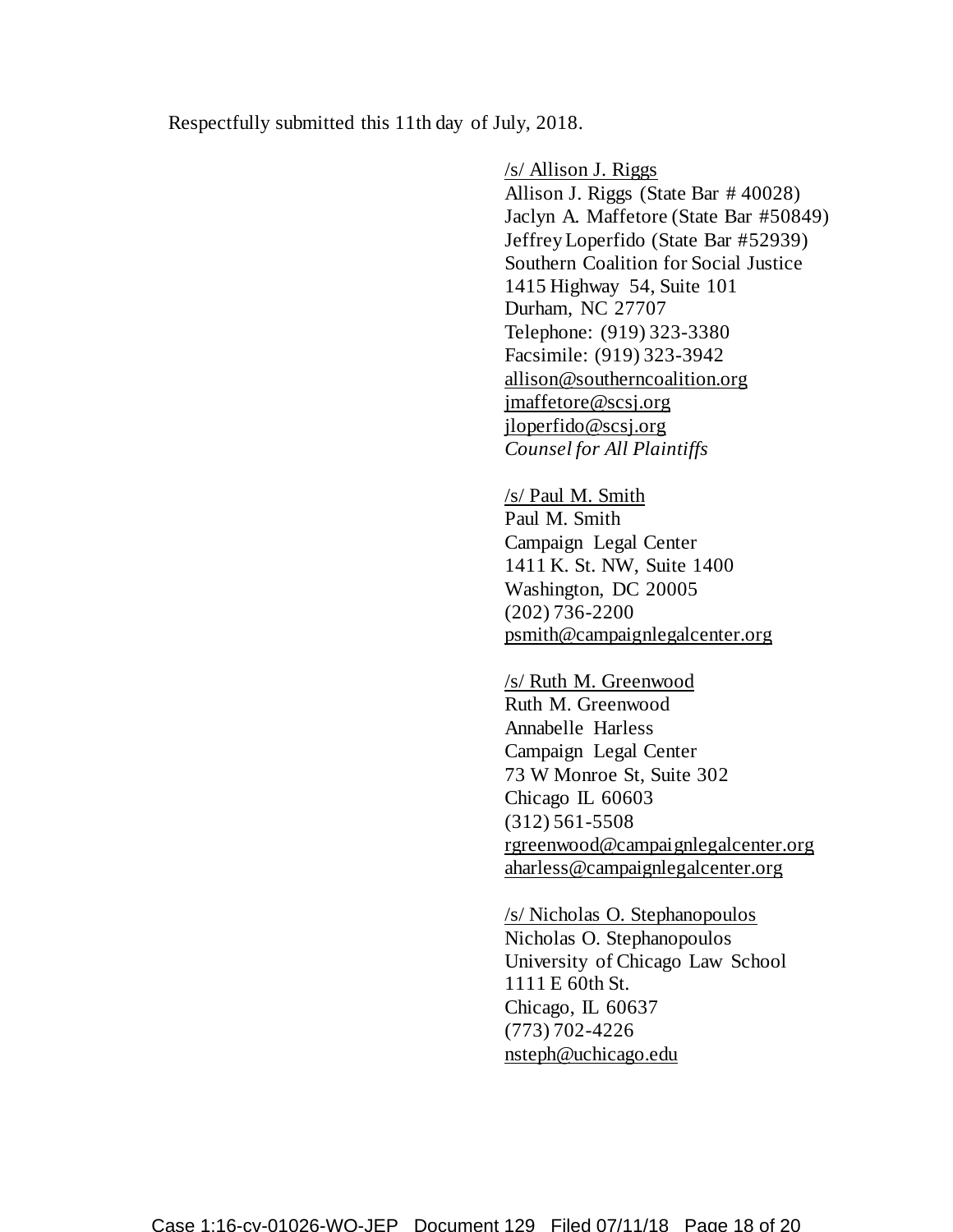# **CERTIFICATE OF COMPLIANCE WITH WORD LIMIT**

I hereby certify that this brief complies with L.R. 40.1(c) because the total word count for the body of the brief including headings and footnotes is 3,721.

This 11th day of July, 2018.

/s/ Allison J. Riggs Allison J. Riggs